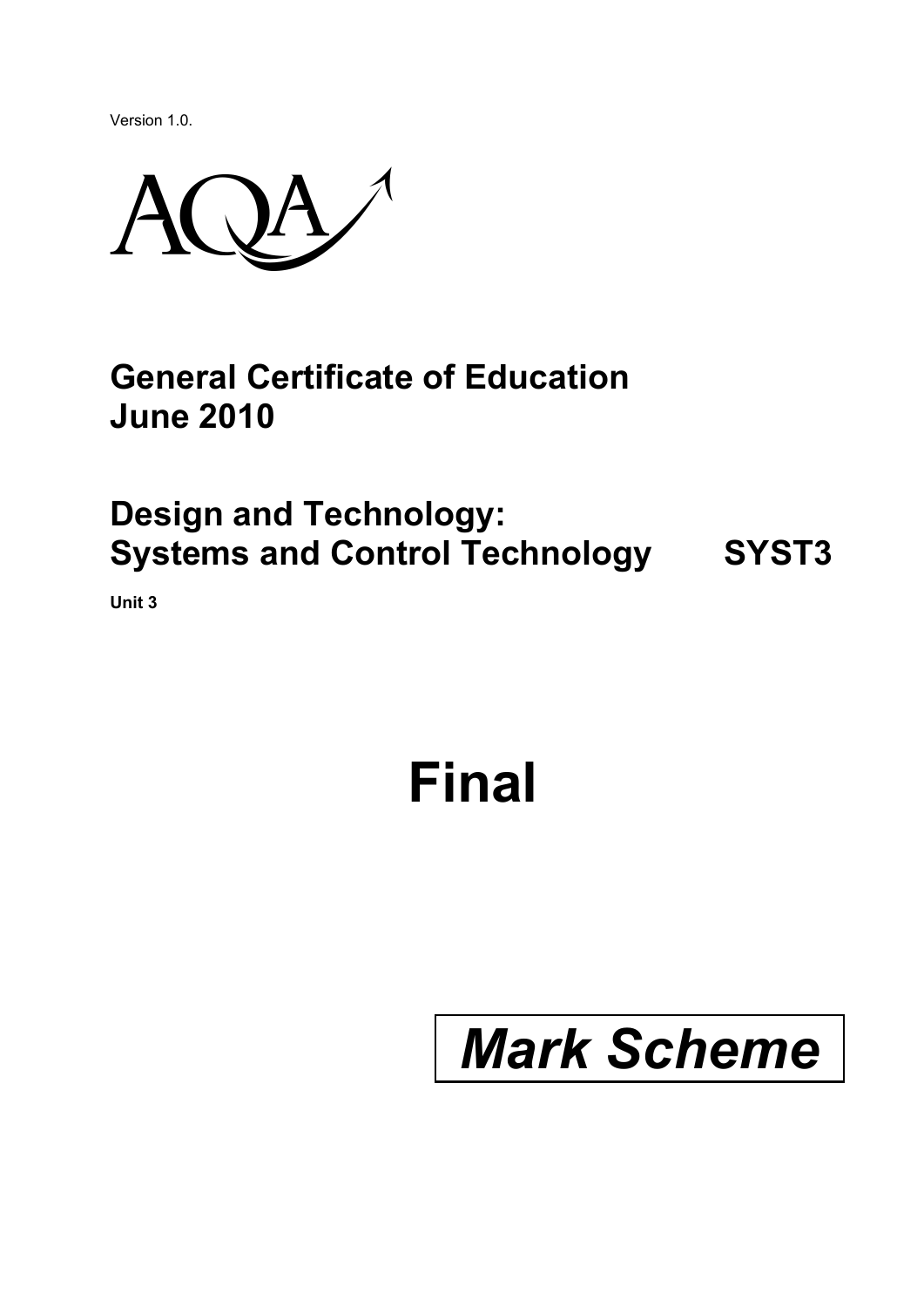Mark schemes are prepared by the Principal Examiner and considered, together with the relevant questions, by a panel of subject teachers. This mark scheme includes any amendments made at the standardisation meeting attended by all examiners and is the scheme which was used by them in this examination. The standardisation meeting ensures that the mark scheme covers the candidates' responses to questions and that every examiner understands and applies it in the same correct way. As preparation for the standardisation meeting each examiner analyses a number of candidates' scripts: alternative answers not already covered by the mark scheme are discussed at the meeting and legislated for. If, after this meeting, examiners encounter unusual answers which have not been discussed at the meeting they are required to refer these to the Principal Examiner.

It must be stressed that a mark scheme is a working document, in many cases further developed and expanded on the basis of candidates' reactions to a particular paper. Assumptions about future mark schemes on the basis of one year's document should be avoided; whilst the guiding principles of assessment remain constant, details will change, depending on the content of a particular examination paper.

Further copies of this Mark Scheme are available to download from the AQA Website: www.aqa.org.uk

Copyright © 2010 AQA and its licensors. All rights reserved.

#### **COPYRIGHT**

AQA retains the copyright on all its publications. However, registered centres for AQA are permitted to copy material from this booklet for their own internal use, with the following important exception: AQA cannot give permission to centres to photocopy any material that is acknowledged to a third party even for internal use within the centre.

Set and published by the Assessment and Qualifications Alliance.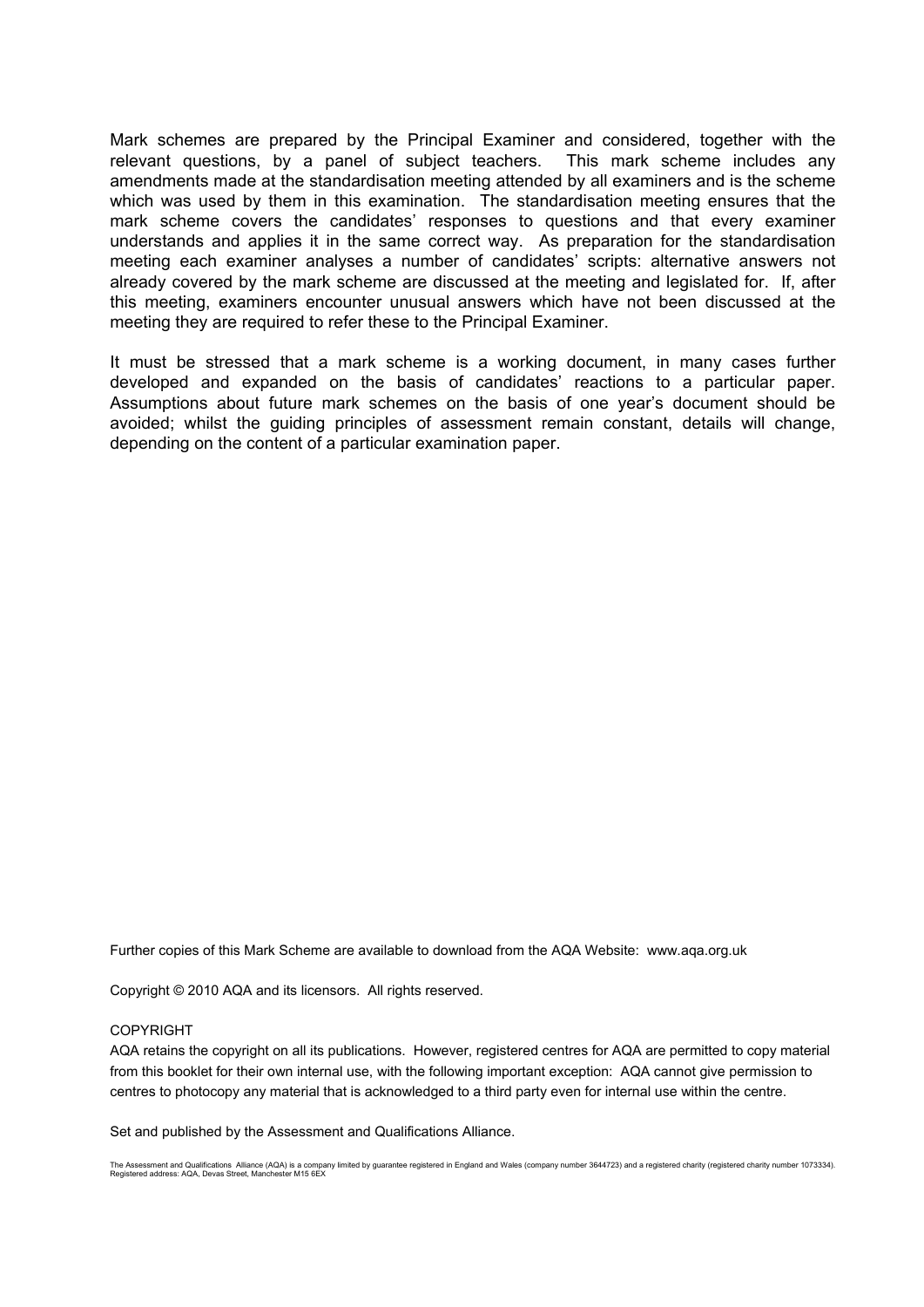| Q <sub>1</sub> |                                                     |                   |          |
|----------------|-----------------------------------------------------|-------------------|----------|
| 0 <sub>1</sub> | Suitable system for transfer of energy              | $2 \times 1$ mark |          |
|                | Clear diagram                                       | $2x2$ marks       |          |
|                | Main parts labelled                                 | $2 \times 1$ mark |          |
|                |                                                     |                   |          |
|                | Descriptions of transfer:                           | 2 x 4 marks       |          |
|                |                                                     |                   |          |
|                | (Exemplar answers - each point 1 mark)              |                   |          |
|                |                                                     |                   |          |
|                | <b>Belt and Pulley</b>                              |                   |          |
|                | Rotary motion transferred to pulley                 |                   |          |
|                | Belt in contact with pulley                         |                   |          |
|                | High friction contact                               |                   |          |
|                | Shaped to increase friction                         |                   |          |
|                | Rotary motion transferred to belt (linear)          |                   |          |
|                | Belt moves between pulleys                          |                   |          |
|                | Motion transferred to second pulley by friction     |                   |          |
|                | Pulley converts back to rotary motion               |                   |          |
|                | Motion transferred to shaft.                        |                   |          |
|                |                                                     |                   | 16 marks |
| 0 <sub>2</sub> | (Exemplar answers - each point 1 mark)              |                   |          |
|                | Belt and pulley - light loads - cheap - quiet - can |                   |          |
|                | slip - safety features if slips                     |                   |          |
|                | Cogged belt - medium loads - good for indexing -    |                   |          |
|                | relatively cheap                                    |                   |          |
|                | Chain and Sprocket - Large loads - Expensive -      |                   |          |
|                | good for indexing – noisy – constant maintenance    |                   |          |
|                | etc.                                                |                   |          |
|                |                                                     |                   | 6 marks  |
| 0 <sub>3</sub> | Suitable Method                                     | 1 mark            |          |
|                | <b>Clear Sketch</b>                                 | 2 marks           |          |
|                | Main parts labelled                                 | 1 mark            |          |
|                | Description of operation                            | 2 marks           |          |
|                |                                                     |                   | 6 marks  |

| Q2             |                                       |                   |          |
|----------------|---------------------------------------|-------------------|----------|
| 0 <sub>4</sub> | Relevant piece of anthropometric data | $4 \times 1$ mark |          |
|                | <b>Supporting Sketch</b>              | $4 \times 1$ mark |          |
|                | Reason                                | $4 \times 1$ mark |          |
|                | Application of data                   | $4 \times 1$ mark |          |
|                |                                       |                   | 16 marks |
| 0 <sub>5</sub> | Suitable product (e.g. Car)           | 1 mark            |          |
|                | Each relevant point                   | 1 mark            |          |
|                | Each explanation or reason - Up to    | 2 marks           |          |
|                |                                       |                   | 12 marks |

| Q <sub>3</sub>  |                                                    |        |  |
|-----------------|----------------------------------------------------|--------|--|
| $\overline{06}$ | Each relevant example                              | 1 mark |  |
|                 | Supported by reason                                | 1 mark |  |
|                 | Well explained                                     | 1 mark |  |
|                 | E.g. Speed of production, easily changed, can test |        |  |
|                 | on screen, low cost, no wastage, flexibility, wide |        |  |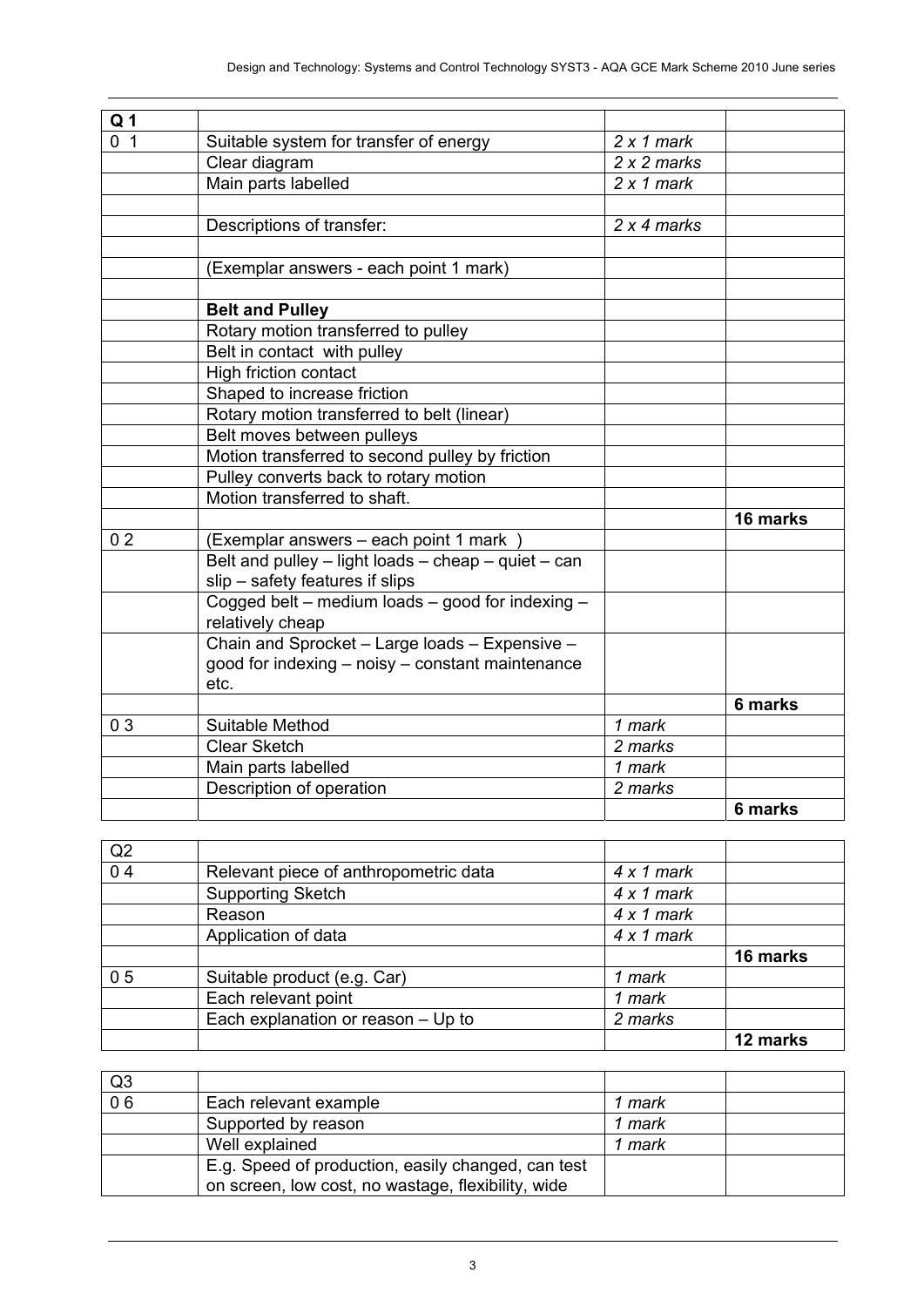|     |                                                                                                                                                                                                   |        | 12 marks |
|-----|---------------------------------------------------------------------------------------------------------------------------------------------------------------------------------------------------|--------|----------|
|     | i.e. 3D models for gathering user opinion on<br>aesthetics, computer models of function and to test<br>theories, models for testing material suitability,<br>testing to destruction etc.          |        |          |
|     | Well explained                                                                                                                                                                                    | 1 mark |          |
|     | Supported by reason                                                                                                                                                                               | 1 mark |          |
| 0 7 | Each relevant example                                                                                                                                                                             | 1 mark |          |
|     |                                                                                                                                                                                                   |        | 16 marks |
|     | range of components, computer fault finding, etc.<br>Does not represent actual size, not all parameters<br>represented, high set up cost, not all components<br>available, training requirements. |        |          |

| Q4 |                                                   |         |                   |
|----|---------------------------------------------------|---------|-------------------|
| 08 | Suitable prime mover                              | 2 marks |                   |
|    | Drive system for prime mover / or feedback        | 4 marks |                   |
|    | Drive system from prime mover to turntable        | 2 marks |                   |
|    | Method providing 0.05 degrees of accuracy         | 2 marks |                   |
|    | Appropriate calculations/conversions for accuracy | 4 marks |                   |
|    |                                                   |         | 14 marks          |
| 09 | Input network                                     | 2 marks |                   |
|    | Ramp voltage generation                           | 2 marks |                   |
|    | Counting system                                   | 2 marks |                   |
|    | Comparison system                                 | 2 marks |                   |
|    | Output system                                     | 2 marks |                   |
|    | Quality of diagram with interconnections          | 4 marks |                   |
|    | Explanation of operation                          | 4 marks |                   |
|    |                                                   |         | 14 marks<br>(max) |

| Q <sub>5</sub> |                                                       |                    |          |
|----------------|-------------------------------------------------------|--------------------|----------|
| 10             | Suitable process for identified plastic               | $2 \times 1$ mark  |          |
|                | Permanent method                                      | $2 \times 1$ mark  |          |
|                | Description of process                                | 2 x 3 marks        |          |
|                |                                                       |                    | 10 marks |
| 1 <sub>1</sub> | Suitable process for identified non-ferrous metal     | $2 \times 1$ mark  |          |
|                | Permanent method                                      | $2 \times 1$ mark  |          |
|                | Description of process                                | 2 x 4 marks        |          |
|                |                                                       |                    | 12 marks |
| 12             | Each problem with a reason                            | $3 \times 2$ marks |          |
|                | E.g. Distortion, melting previous joints, oxidization |                    |          |
|                | of surface, need for flux, removal of flux,           |                    |          |
|                | expansion, changing properties, cleaning the joint    |                    |          |
|                | before and after etc.                                 |                    |          |
|                |                                                       |                    | 6 marks  |

| Q <sub>6</sub> |                               |         |  |
|----------------|-------------------------------|---------|--|
|                | Suitable sensing system start | 2 marks |  |
|                | Suitable sensing system end   | 2 marks |  |
|                | Suitable timing system        | 2 marks |  |